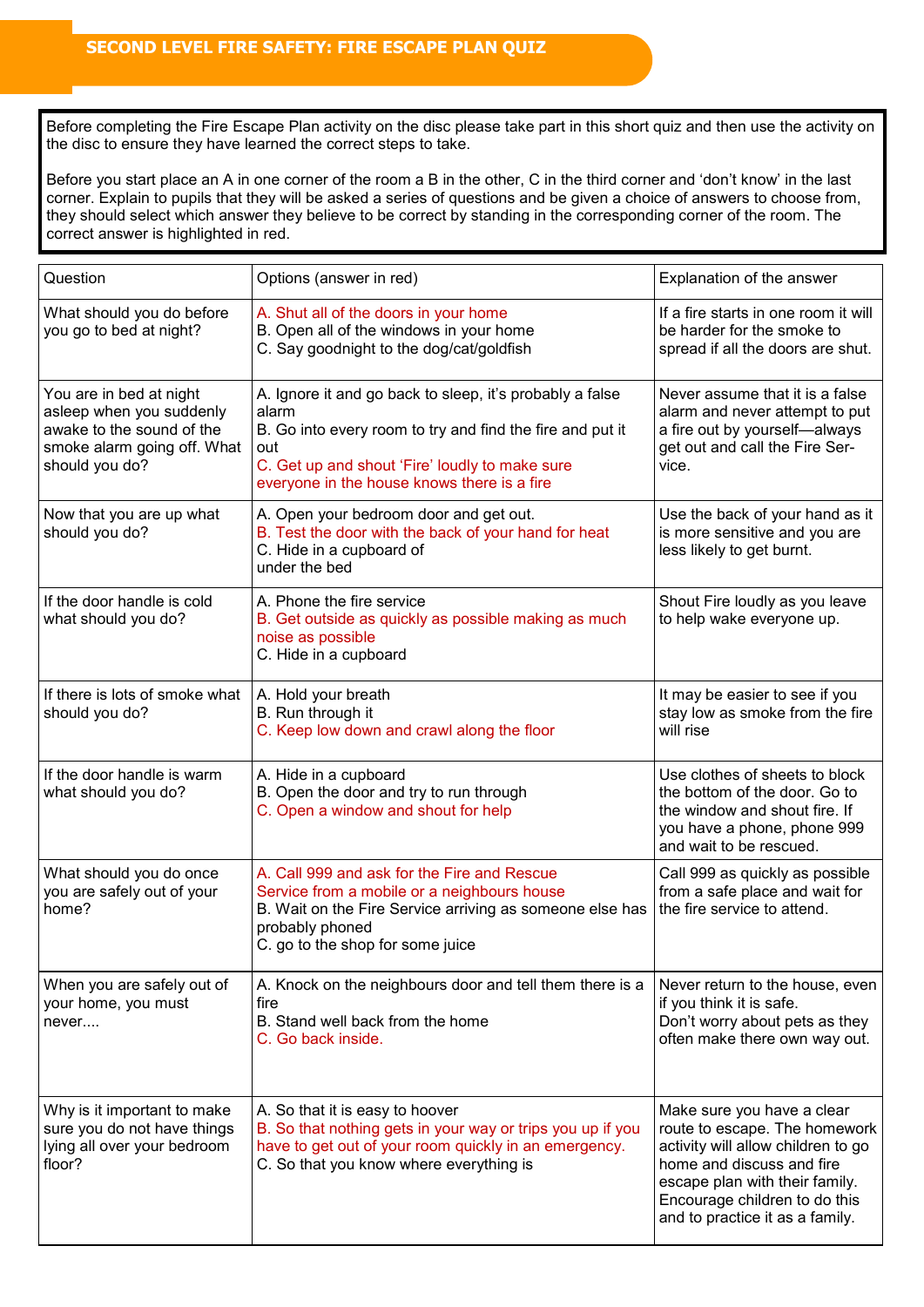## **SECOND LEVEL FIRE SAFETY RESOURCE PACK**

## Below is a screen shot of the second activity, Fire Escape Plan



This activity is designed to allow children to consider the steps they would have to take to get out of their house safely in the event of a fire. Children should complete the table by clicking on the yellow boxes and dragging them to the correct numbered box. If the answer is correct the work will slot into place, if it is incorrect it will fall back to the bottom of the page.

 $\triangleleft$  instructions

It would he useful if staff discussed each stage.

# **Fire Escape Plan**

 $discussion$ 



Well Done! Continue onto the discussion  $\blacktriangleleft$  instructions

| Wake up everyone in the room        | Help younger siblings to escape                                                                                                                      |
|-------------------------------------|------------------------------------------------------------------------------------------------------------------------------------------------------|
| Feel door with back of hand         | Use the back of your hand as it is more sensitive and you are less<br>likely to get burnt.                                                           |
| If handle is warm stay in your room | Use clothes of sheets to block the bottom of the door. Go to the<br>window and shout Fire. If you have a phone, phone 999 and wait to<br>be rescued. |
| If cold, open door                  |                                                                                                                                                      |
| Crawl low and keep together         | It may be easier to see if you stay low as smoke from the fire will rise                                                                             |
| Shout and wake everyone up          | Never return to the house, even if you think it is safe.                                                                                             |
| Get out and Stay out                | Don't worry about pets as they often make there own way out.                                                                                         |
| Call 999                            | Wait outside, never go back in reiterate that it is not safe to go back<br>in, fire spreads quickly                                                  |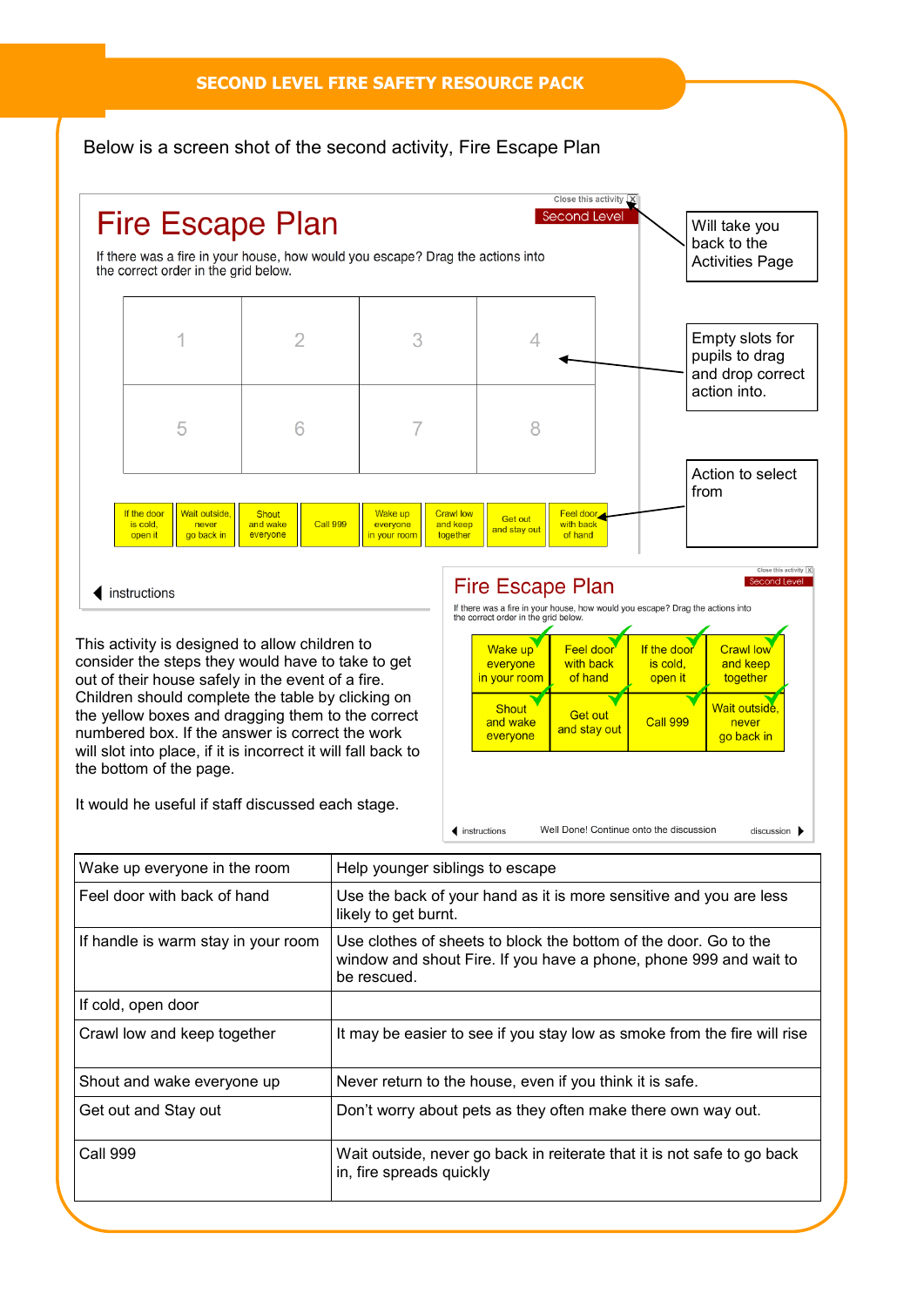

**Remember, Get out, Stay out, call the Fire and Rescue Service out**